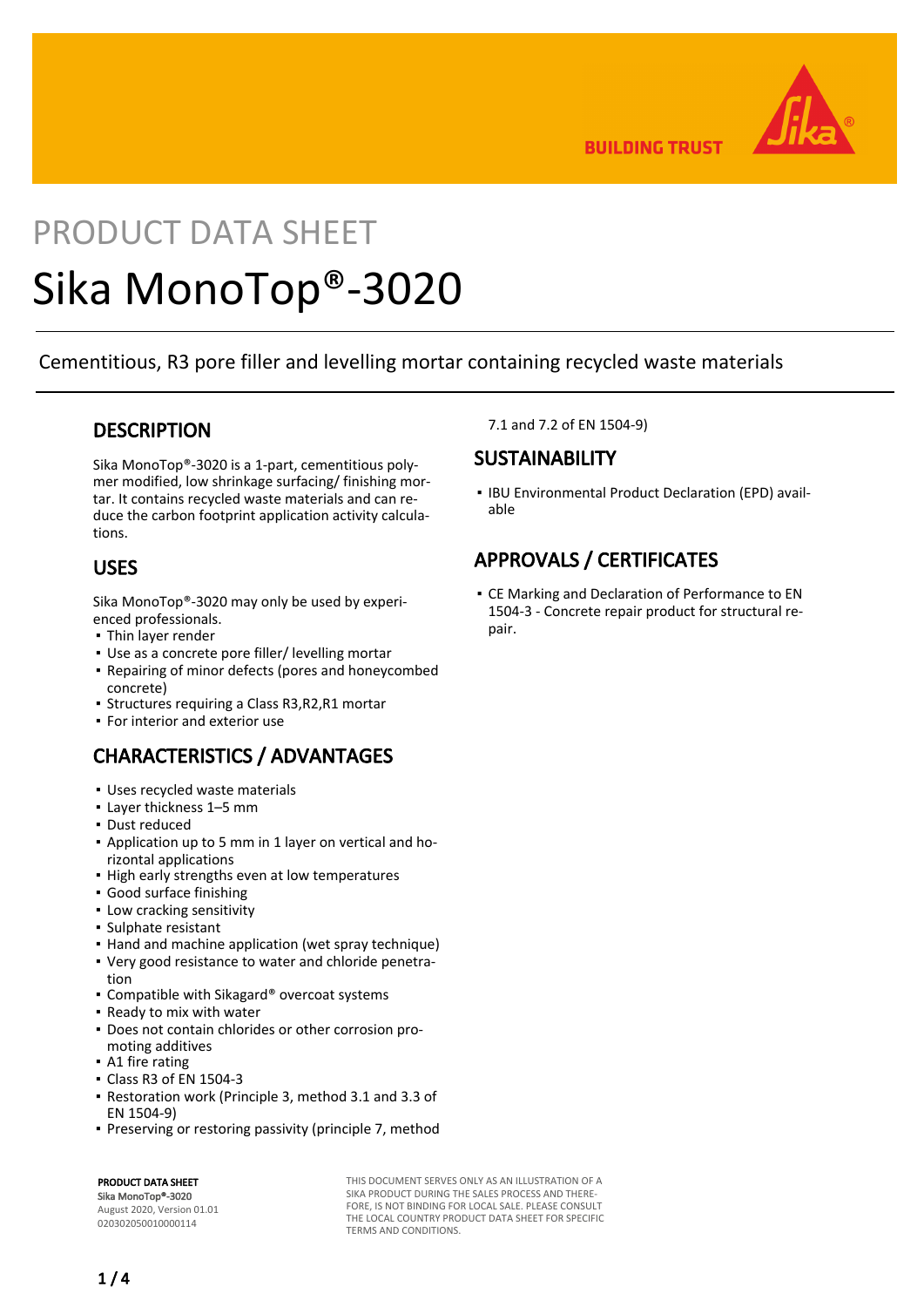# PRODUCT INFORMATION

| Composition                      | Sulphate resistant cement, selected aggregates, additives and polymers                                                                                                     |                                                          |              |
|----------------------------------|----------------------------------------------------------------------------------------------------------------------------------------------------------------------------|----------------------------------------------------------|--------------|
| Packaging                        | 25 kg bag                                                                                                                                                                  |                                                          |              |
| Appearance / Colour              | <b>Grey Powder</b>                                                                                                                                                         |                                                          |              |
| <b>Shelf life</b>                | 12 months from date of production                                                                                                                                          |                                                          |              |
| <b>Storage conditions</b>        | Product must be stored in original, unopened and undamaged sealed pack-<br>aging in dry conditions at temperatures between +5 °C and +35 °C. Always<br>refer to packaging. |                                                          |              |
| Maximum grain size               | $D_{\text{max}}$ : 0,4 mm                                                                                                                                                  |                                                          |              |
| Soluble chloride ion content     | (EN 1015-17)<br>≤ 0,05 $%$                                                                                                                                                 |                                                          |              |
| <b>Product declaration</b>       | Complies with the general requirements of EN 1504-3: Class R3.                                                                                                             |                                                          |              |
| <b>TECHNICAL INFORMATION</b>     |                                                                                                                                                                            |                                                          |              |
| <b>Compressive strength</b>      | 1 day<br>7 days<br>28 days                                                                                                                                                 | $\approx$ 8 MPa<br>$^{\sim}$ 20 MPa<br>$~^{\sim}$ 40 MPa | (EN 12190)   |
| Tensile strength in flexure      | 28 days                                                                                                                                                                    | $~\sim$ 6 MPa                                            | (EN 12190)   |
| Tensile adhesion strength        | $\geq 1.5$ MPa                                                                                                                                                             |                                                          | (EN 1542)    |
| <b>Thermal compatibility</b>     | $\geq$ 1,5 MPa (Part 1 Freeze-Thaw)                                                                                                                                        |                                                          | (EN 12687-1) |
| Coefficient of thermal expansion | (EN 1770)<br>$^{\sim}$ 10,5 × 10 <sup>-6</sup> 1/K                                                                                                                         |                                                          |              |

| Coefficient of thermal expansion     | $^{\circ}$ 10.5 × 10 <sup>-6</sup> 1/K | (EN 1/70)    |  |
|--------------------------------------|----------------------------------------|--------------|--|
| <b>Reaction to fire</b>              | Class A1                               | (EN 13501-1) |  |
| Diffusion resistance to water vapour |                                        |              |  |
| Capillary absorption                 | $≤$ 0.5 kg⋅m⋅ <sup>2</sup> ⋅h⋅0,5      | (EN 13057)   |  |
| Permeability to carbon dioxide       | $< 2700 \mu CO$ ,                      |              |  |
| <b>Carbonation resistance</b>        | $dk \le$ control concrete MC (0.45)    | (EN 13295)   |  |

# SYSTEMS

| System structure               | Reinforcement Corrosion Protection/ Bonding Primer*               |                                                                                                                                                    |  |  |
|--------------------------------|-------------------------------------------------------------------|----------------------------------------------------------------------------------------------------------------------------------------------------|--|--|
|                                | Sika MonoTop®-1010                                                | Normal Use                                                                                                                                         |  |  |
|                                | SikaTop <sup>®</sup> Armatec <sup>®</sup> 110 EpoCem <sup>®</sup> | Demanding requirements                                                                                                                             |  |  |
|                                | <b>Concrete Repair Mortar</b>                                     |                                                                                                                                                    |  |  |
|                                | • Sika MonoTop®-4012                                              | Pore Filler/ Smoothing Coat / Levelling Mortar<br>• Sika MonoTop®-3020<br>* Other primers can be used (e.g. Sika MonoTop®-910N). Contact your loc- |  |  |
|                                |                                                                   |                                                                                                                                                    |  |  |
|                                |                                                                   |                                                                                                                                                    |  |  |
|                                |                                                                   |                                                                                                                                                    |  |  |
|                                |                                                                   | al Sika Company for more information                                                                                                               |  |  |
| <b>APPLICATION INFORMATION</b> |                                                                   |                                                                                                                                                    |  |  |

# Mixing ratio **and a strategier of the CALC**  $\sim$  4,7 litres of water for 25 kg powder. Fresh mortar density  $\sim$  2,0 kg/l

PRODUCT DATA SHEET Sika MonoTop®-3020 August 2020, Version 01.01 020302050010000114



**BUILDING TRUST**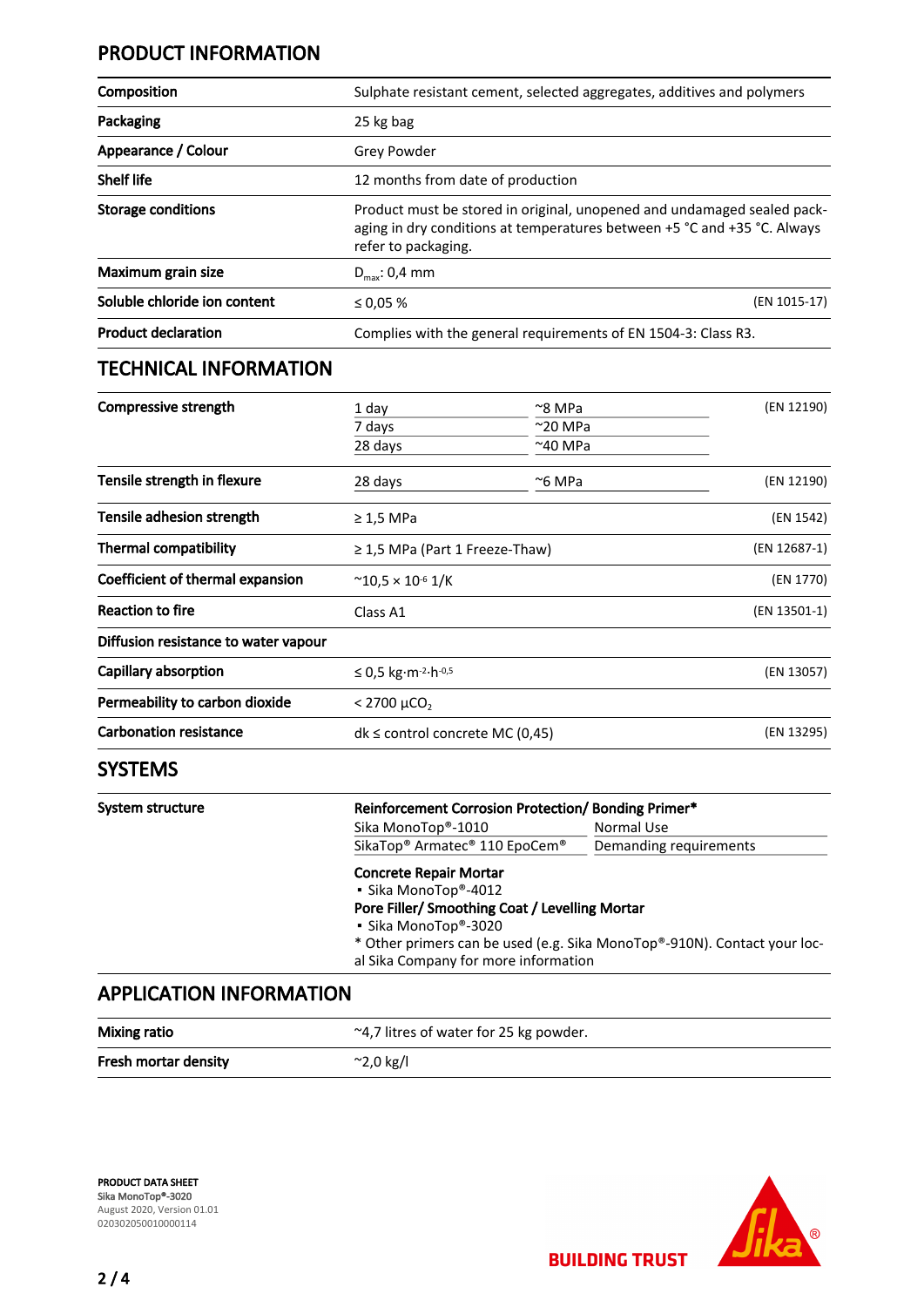| Consumption                 | $\sim$ 1,7 kg/m <sup>2</sup> /mm                            | Consumption depends on the roughness and absorbency of the substrate.<br>This figure is theoretical and does not allow for any additional material due<br>to surface porosity, surface profile, variations in level or wastage etc.                                                              |  |  |
|-----------------------------|-------------------------------------------------------------|--------------------------------------------------------------------------------------------------------------------------------------------------------------------------------------------------------------------------------------------------------------------------------------------------|--|--|
| Yield                       | 25 kg of powder yields approximately 14,85 litres of mortar |                                                                                                                                                                                                                                                                                                  |  |  |
| Layer thickness             | Horizontal                                                  | $min.1$ mm / max. 5 mm                                                                                                                                                                                                                                                                           |  |  |
|                             | Vertical                                                    | $min.1$ mm / max. 5 mm                                                                                                                                                                                                                                                                           |  |  |
|                             | Overhead                                                    | $min.1$ mm / max. 5 mm                                                                                                                                                                                                                                                                           |  |  |
| Ambient air temperature     | +5 °C min. / +35 °C max.                                    |                                                                                                                                                                                                                                                                                                  |  |  |
| Substrate temperature       | +5 °C min. / +35 °C max.                                    |                                                                                                                                                                                                                                                                                                  |  |  |
| Waiting time to overcoating |                                                             | Minimum 24 hours at $+20$ °C<br>As a guide, depending on weather conditions overcoat 3 days after applic-<br>ation (2 days curing $+1$ day drying) with Sikagard® range of protective<br>coatings. For other emulsion paints, refer to the relevant manufacturer's<br>data sheet/ documentation. |  |  |

# APPLICATION INSTRUCTIONS

#### EQUIPMENT

#### Substrate preparation

- Mechanical hand held tools
- **.** High / ultra-high pressure water blasting system

#### Steel reinforcement

- **.** Abrasive blast cleaning system
- **.** High pressure water blasting system

#### Mixing

- **·** Small quantities low speed electric single or double paddle mixer (<500 rpm). Mixing Container.
- **Large quantities or machine application suitable** forced action mixer

#### Application

- Hand applied Plasterers hawk, trowel
- Wet Spray All in one mixing and spraying machine or separate spraying machine and all associated ancillary equipment to suit application volumes

#### Finishing

- Trowel ( Steel, PVC or wooden),sponge
- **-** Also refer to Site Handbook 'Repair of Concrete Structures – Patch Repair and Spray Applications'

#### SUBSTRATE QUALITY / PRE-TREATMENT

#### Concrete

The substrate must be thoroughly clean, free from dust, loose material, surface contamination and material which reduce adhesion or prevent suction or wetting by repair materials. De-laminated, weak, damaged and deteriorated substrate and where necessary sound substrate must be removed by suitable preparation equipment. Ensure sufficient concrete is removed from around corroded reinforcement to allow cleaning, corrosion protection coating (where required) and compaction of the repair material. Repair surface areas must be prepared to provide simple square or rectangular layouts to avoid shrinkage stress concentrations and cracking while the repair material cures. This can also avoid structural stress concentrations from thermal movement and loading during the service life.

#### Steel reinforcement

Rust, scale, mortar, concrete, dust and other loose and deleterious material which reduces bond or contributes to corrosion must be removed. Surfaces must be prepared using suitable preparation equipment to Sa 2 (ISO 8501-1).

#### MIXING

#### Hand applied or Wet Spray Application

Pour the minimum recommended clean water quantity in a suitable mixing container. While stirring slowly, add the powder to the water and mix thoroughly for at least for 3 minutes adding additional water if necessary to the maximum specified amount and adjust to the required consistency to achieve a smooth consistent mix. The consistency must be checked after every mix.

#### APPLICATION

#### Reinforcement Corrosion Protection Coating

Where a reinforcement coating is required, apply to the whole exposed circumference Sika MonoTop®- 1010 or SikaTop® Armatec® 110 EpoCem® (Refer to Product Data Sheet(s)).

#### Bonding Primer

On a well prepared and roughened substrate or for a sprayed application, a bonding primer is generally not required. When a bonding primer is required to achieve the required adhesion values, use Sika Mono-Top®-1010 or SikaTop® Armatec® 110 EpoCem® (Refer to respective Product Data Sheets). Apply repair mortar onto bonding primer "wet on wet".

## Levelling Mortar

#### Hand Application

Thoroughly pre-wet the prepared substrate (2 hours recommended) before application. Keep the surface wet and do not allow to dry. Before application remove excess water, e.g. with a clean sponge. The surface must appear a dark matt appearance without shining and surface pores and cavities must not contain water.

When manually applying by hand, first make a scratch





**BUILDING TRUST**